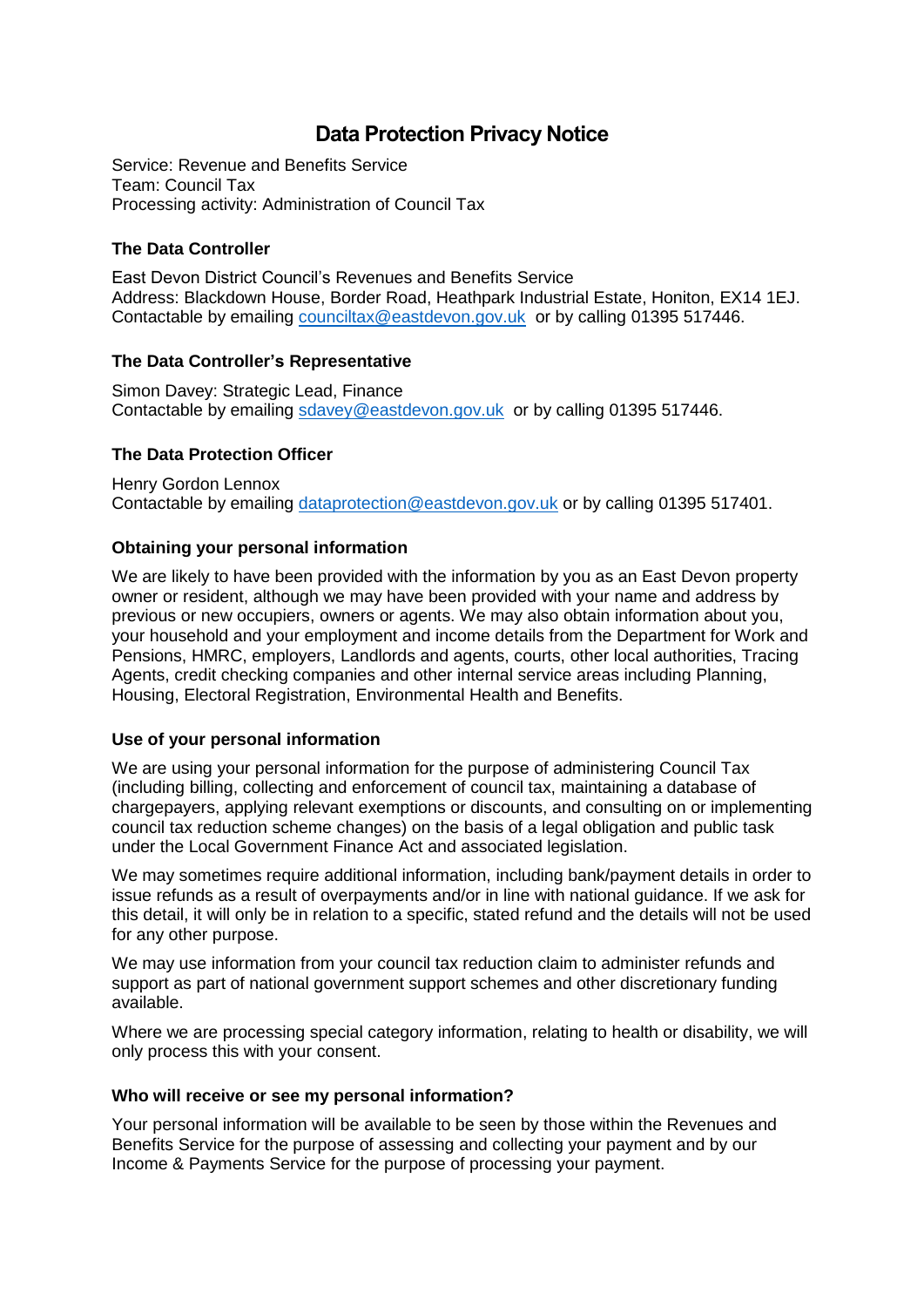Information about you, your household, your account and residential status may also be shared with other service areas including Planning Enforcement, Building Control, Housing, Electoral Registration, StreetScene (Waste Management), Legal Services, Business Rates and Environmental Health for the purpose of carrying out our regulatory functions and legal obligations including those under the Town and Country Planning Act, Building Act / Building Regulations, Homelessness Reduction Act 2017, Housing Act 2004, Housing and Planning Act 2016 and the Environmental Protection Act and for the purpose of identifying and preventing fraud.

Information about debts owed by you to the council may be provided to the insolvency service in response to requests received under the The Debt Respite Scheme (Breathing Space Moratorium and Mental Health Crisis Moratorium) (England and Wales) Regulations 2020

We may also share information with our corporate safety officer when our staff safety is viewed as being at risk. Information may also be shared with partner agencies during safeguarding investigations.

Externally, we may share information about you, your household composition, your account and your payment details with other billing authorities for the purpose of assessing liability and other financial institutions; with enforcement agents and insolvency firms for the purpose of debt collection, with the Valuation Office Agency for property banding purposes; and with the Child Support Agency, NFI, employers and HMRC and courts and tribunal service and police for the purposes of administering council tax including assessing liability and enforcement and for fraud identification and prevention.

Regularly updated information relating to council tax accounts and status will be shared with the Office for National Statistics (ONS) for the purpose of national statistical analysis. This will include account holder names, council tax banding, eligibility for reductions, payments, exemptions and discounts and non-payment penalties.

Your billing information is processed by external printers acting on the council's behalf.

With your consent, we may also share financial information with welfare and advice agencies for the purpose of administering council tax.

Your personal information will be stored securely and will not be accessible to anyone else, including other services within the Council, unless detailed above.

### **Retention**

All your personal information will be held by us only for as long as is necessary and then in accordance with any legal requirements imposed upon us and the Council's retention schedule. For more information please go to our website to view our [Retention schedule](http://eastdevon.gov.uk/access-to-information/data-protection/document-retention-schedules/)

#### **Transferring personal information outside of the EU**

Your personal information will not be transferred outside the EU or to any international organisations by the Council. It should be noted that the Council has no control over those accessing its online public registers nor what someone does with any information they obtain from them.

### **Your rights**

Whatever our use of your personal information you have the right of access to that personal information (this means confirmation that we are using your personal information, access to it as well as other detail) and the right to seek rectification if the information is inaccurate.